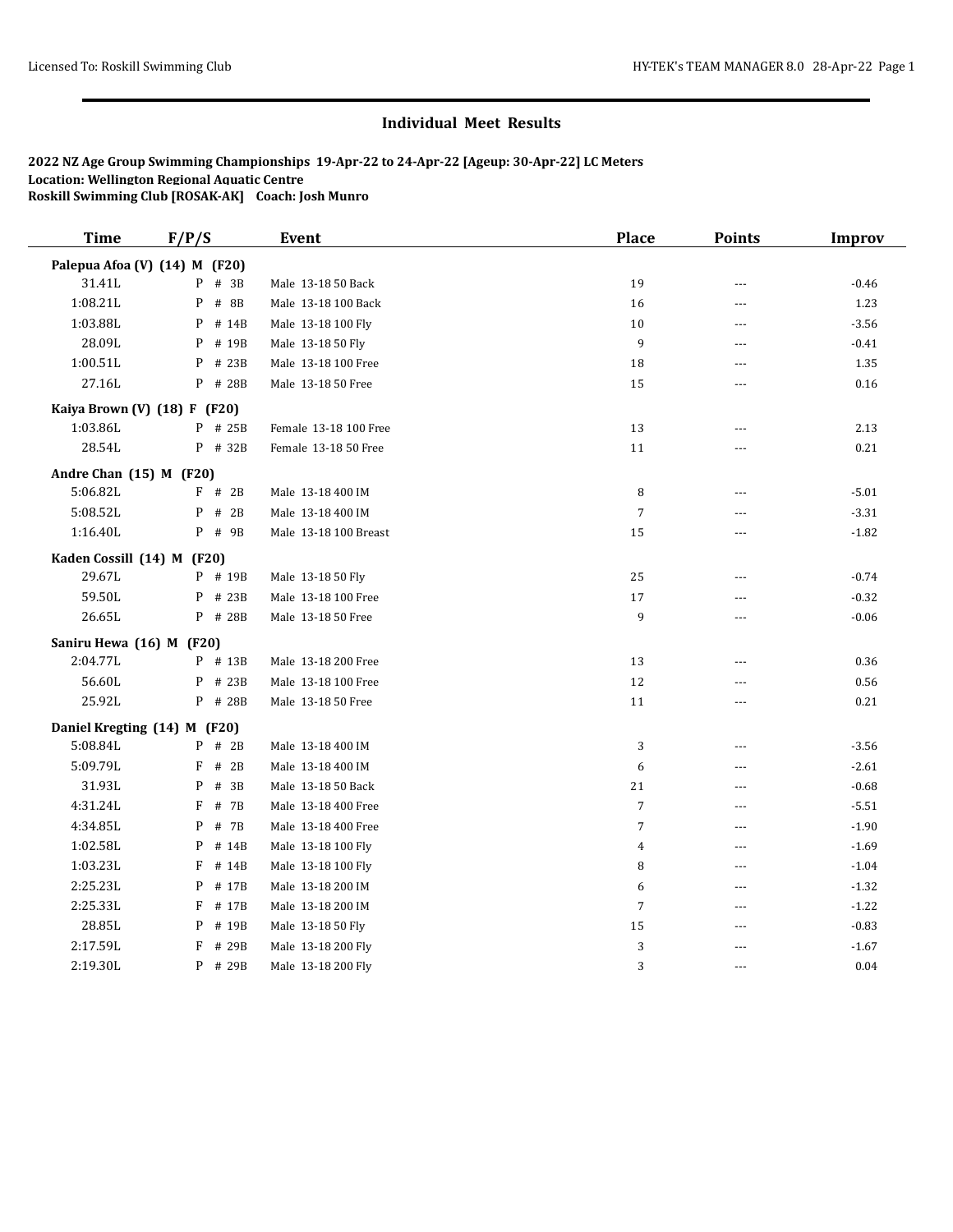| <b>Time</b>                 | F/P/S                          | Event                 | <b>Place</b>   | <b>Points</b> | <b>Improv</b>  |
|-----------------------------|--------------------------------|-----------------------|----------------|---------------|----------------|
| Jacob Laurence (17) M (F20) |                                |                       |                |               |                |
| 28.09L                      | $F$ # 3B                       | Male 13-18 50 Back    | 6              | $---$         | $--$           |
| 28.22L                      | P<br># 3B                      | Male 13-18 50 Back    | 6              | $- - -$       | ---            |
| 4:21.84L                    | F<br># 7B                      | Male 13-18 400 Free   | 5              | $- - -$       | $- - -$        |
| 4:30.22L                    | P<br># 7B                      | Male 13-18 400 Free   | 5              | ---           |                |
| 1:01.45L                    | # 8B<br>F                      | Male 13-18 100 Back   | 5              | $---$         | $- - -$        |
| 1:01.78L                    | P<br># 8B                      | Male 13-18 100 Back   | 5              | $- - -$       | $\overline{a}$ |
| 2:02.39L                    | P<br># 13B                     | Male 13-18 200 Free   | $\overline{7}$ | $---$         | $---$          |
| 2:03.54L                    | F<br># 13B                     | Male 13-18 200 Free   | 7              | $---$         |                |
| 2:15.08L                    | F<br># 18B                     | Male 13-18 200 Back   | 4              | $---$         | ---            |
| 2:16.50L                    | P<br># 18B                     | Male 13-18 200 Back   | 5              | ---           | ---            |
|                             | Nemanya Markovich (13) M (F20) |                       |                |               |                |
| 4:59.32L                    | F<br># 2B                      | Male 13-18 400 IM     | $\mathbf{1}$   | ---           | $-3.58$        |
| 5:03.33L                    | P<br># 2B                      | Male 13-18 400 IM     | $\mathbf{1}$   | $---$         | 0.43           |
| 1:12.68L                    | P<br># 9B                      | Male 13-18 100 Breast | $\mathbf{1}$   | ---           | $-1.67$        |
| 1:12.69L                    | F<br># 9B                      | Male 13-18 100 Breast | $\overline{4}$ | $---$         | $-1.66$        |
| 2:06.31L                    | F<br># 13B                     | Male 13-18 200 Free   | 2              | $---$         | $-14.87$       |
| 2:11.00L                    | P<br># 13B                     | Male 13-18 200 Free   | 3              | $---$         | $-10.18$       |
| 2:19.11L                    | F<br># 17B                     | Male 13-18 200 IM     | $\mathbf{1}$   | ---           | $-2.95$        |
| 2:21.31L                    | # 17B<br>P                     | Male 13-18 200 IM     | $\mathbf{1}$   | $- - -$       | $-0.75$        |
| 29.15L                      | F<br># 19B                     | Male 13-18 50 Fly     | 6              | $---$         | $-0.91$        |
| 29.67L                      | # 19B<br>P                     | Male 13-18 50 Fly     | 7              | $---$         | $-0.39$        |
| 58.26L                      | F<br># 23B                     | Male 13-18 100 Free   | 3              | ---           | 0.50           |
| 1:00.08L                    | P<br># 23B                     | Male 13-18 100 Free   | 4              | $---$         | 2.32           |
| 2:36.53L                    | F<br># 24B                     | Male 13-18 200 Breast | 2              | $-$           | $-3.72$        |
| 2:39.81L                    | # 24B<br>P                     | Male 13-18 200 Breast | 2              | $\sim$ $\sim$ | $-0.44$        |
| 26.45L                      | F<br># 28B                     | Male 13-18 50 Free    | 4              | $---$         | $-1.55$        |
| 26.71L                      | P<br># 28B                     | Male 13-18 50 Free    | 3              | ---           | $-1.29$        |
| 33.71L                      | F<br># 30B                     | Male 13-18 50 Breast  | 4              | $---$         | $-0.85$        |
| 34.27L                      | P<br># 30B                     | Male 13-18 50 Breast  | 4              | ---           | $-0.29$        |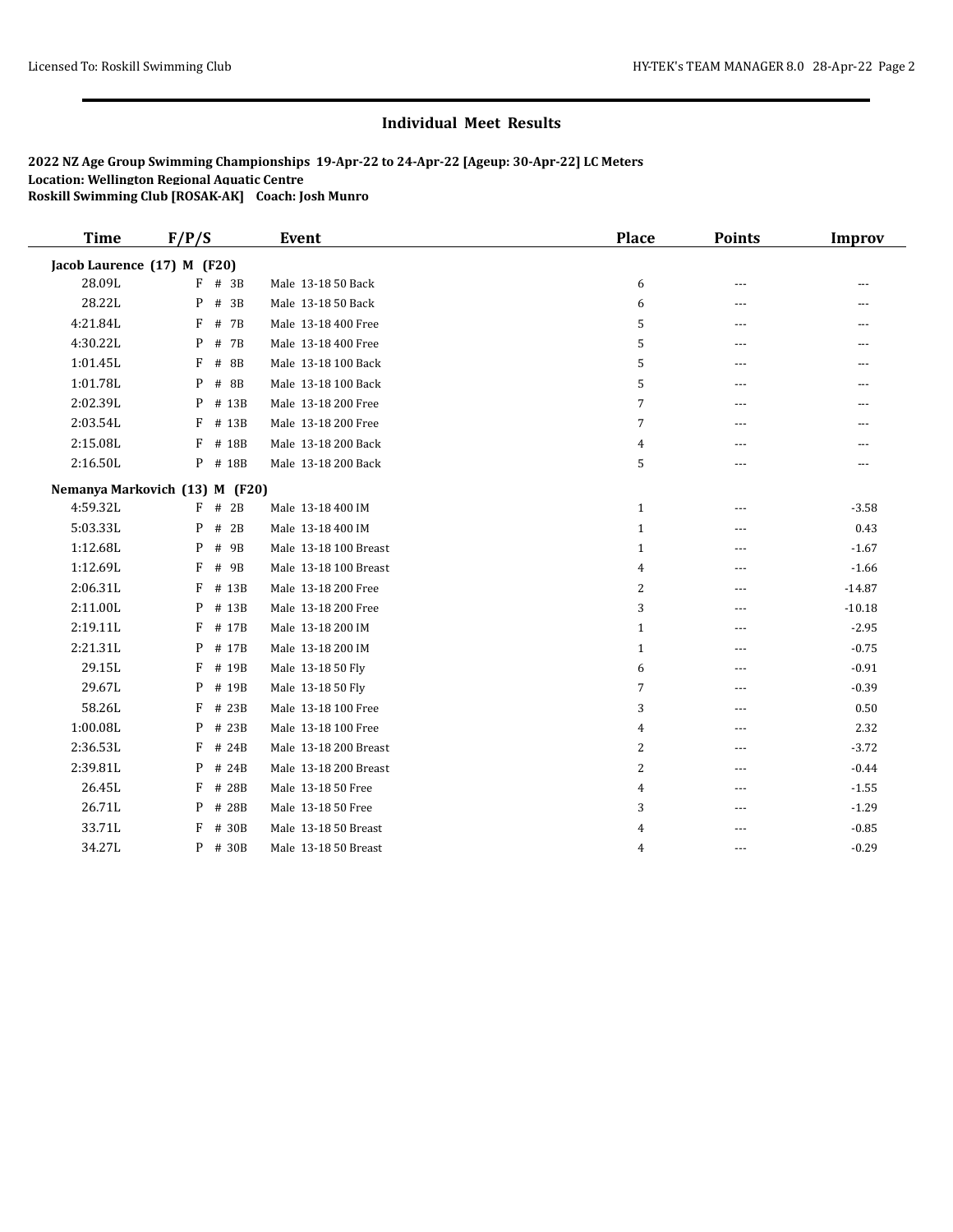| <b>Time</b>               | F/P/S       | <b>Event</b>              | <b>Place</b>   | <b>Points</b> | Improv   |
|---------------------------|-------------|---------------------------|----------------|---------------|----------|
| Ethan Stocks (14) M (F20) |             |                           |                |               |          |
| 17:26.47L                 | $F$ # 1B    | Male 13-18 1500 Free      | $\mathbf{1}$   | ---           | 2.33     |
| 4:54.86L                  | F<br># 2B   | Male 13-18 400 IM         | 3              | $---$         | $-2.26$  |
| 5:11.52L                  | P<br># 2B   | Male 13-18 400 IM         | 4              | ---           | 14.40    |
| 29.51L                    | # 3B<br>P   | Male 13-18 50 Back        | $\overline{4}$ | ---           | $-0.36$  |
| 29.56L                    | F<br># 3B   | Male 13-18 50 Back        | 6              | ---           | $-0.31$  |
| 4:18.73L                  | F<br># 7B   | Male 13-18 400 Free       | 2              | $\cdots$      | $-3.37$  |
| 4:27.87L                  | P<br># 7B   | Male 13-18 400 Free       | 6              | ---           | 5.77     |
| 1:02.59L                  | F<br># 8B   | Male 13-18 100 Back       | 2              | $---$         | $-2.77$  |
| 1:03.08L                  | $#$ 8B<br>P | Male 13-18 100 Back       | $\overline{2}$ | ---           | $-2.28$  |
| 2:03.19L                  | # 13B<br>F  | Male 13-18 200 Free       | 3              | $---$         | $-2.04$  |
| 2:08.46L                  | P<br># 13B  | Male 13-18 200 Free       | 8              | $- - -$       | 3.23     |
| 2:15.28L                  | F<br># 18B  | Male 13-18 200 Back       | $\overline{4}$ | $\cdots$      | $-1.79$  |
| 2:20.61L                  | P<br># 18B  | Male 13-18 200 Back       | 3              | ---           | 3.54     |
| 59.48L                    | # 23B<br>P  | Male 13-18 100 Free       | 16             | ---           | $-0.65$  |
| 8:55.81L                  | F<br># 27B  | Male 13-18 800 Free       | $\mathbf{1}$   | ---           | $-16.45$ |
| Alex Winn (15) F (F20)    |             |                           |                |               |          |
| 32.95L                    | F<br># 6B   | Female 13-18 50 Back      | 8              | $---$         | $-1.00$  |
| 32.98L                    | # 6B<br>P   | Female 13-18 50 Back      | $\overline{7}$ | $---$         | $-0.97$  |
| 1:11.06L                  | P<br># 11B  | Female 13-18 100 Back     | 10             | ---           | $-2.09$  |
| 2:28.94L                  | F<br># 21B  | Female 13-18 200 Back     | 4              | $- - -$       | $-8.74$  |
| 2:30.73L                  | P<br># 21B  | Female 13-18 200 Back     | 4              |               | $-6.95$  |
| 1:11.90L                  | $F$ # 41    | 400 Medley Relay Lead Off | ---            | ---           | $-1.25$  |
| Emma Winn $(13) F (F20)$  |             |                           |                |               |          |
| 1:10.26L                  | F<br># 16B  | Female 13-18 100 Fly      | 4              | $- - -$       | $-2.01$  |
| 1:10.85L                  | P<br># 16B  | Female 13-18 100 Fly      | 4              | $---$         | $-1.42$  |
| 31.13L                    | F<br># 22B  | Female 13-18 50 Fly       | 5              | $---$         | $-0.13$  |
| 32.92L                    | # 22B<br>P  | Female 13-18 50 Fly       | 6              | $---$         | 1.66     |
| 2:43.95L                  | F<br># 33B  | Female 13-18 200 Fly      | 4              |               | 0.28     |
| 2:53.10L                  | P<br># 33B  | Female 13-18 200 Fly      | 6              | $- - -$       | 9.43     |